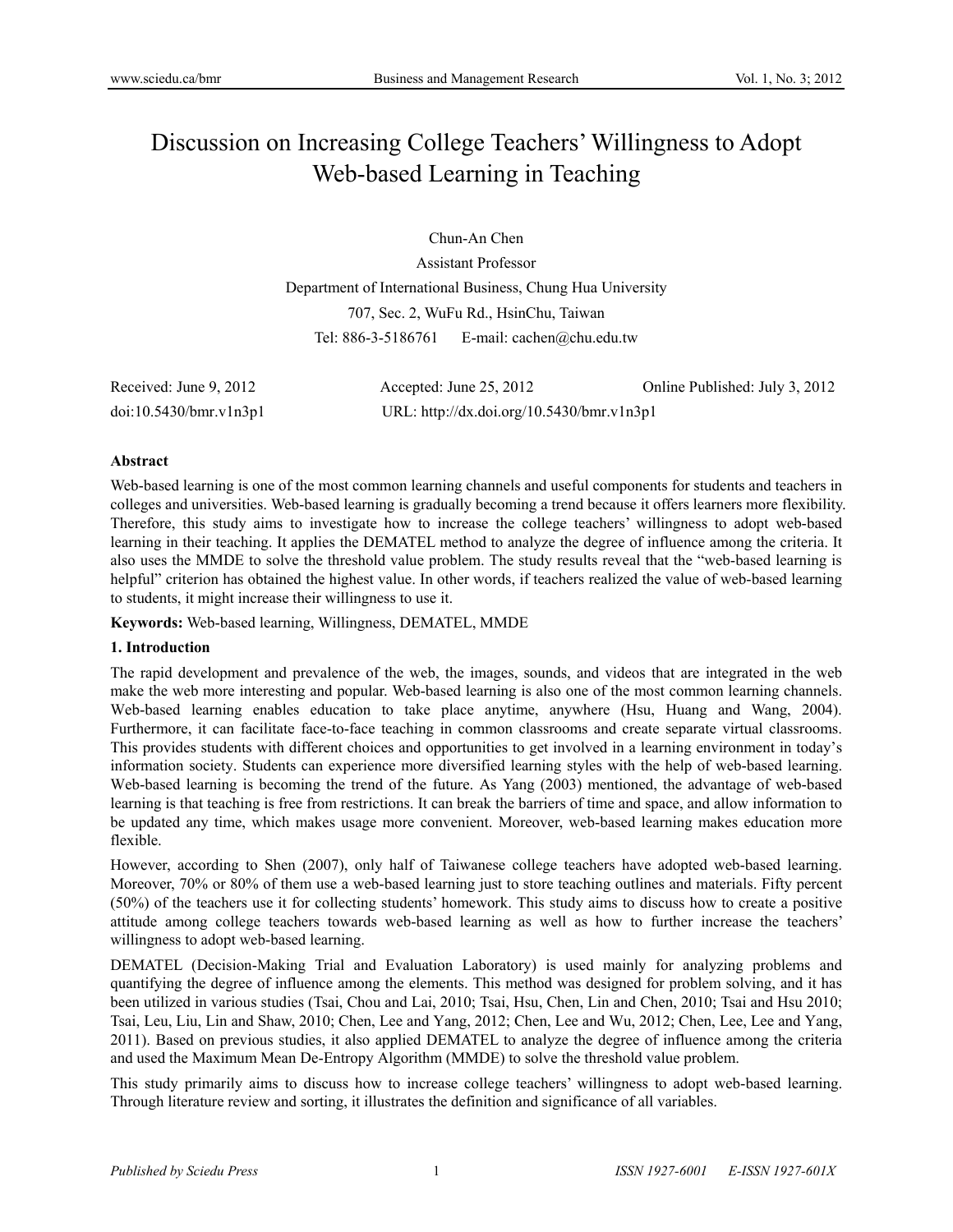## **2. Literature Review**

## *2.1 Teacher's perception*

With the constant progress of information technology, web-based learning has become a trend. In addition to the web-based learning and curriculum design, teachers' willingness to participate is more important to the success of web-based learning.

Personal accomplishment refers to the feeling of the individuals that they have the ability to deal with problems (Kuo, 1990). Having a sense of accomplishment has a great effect on satisfaction and persistence of job (Chang, Su and Chang, 2010). If teachers are highly encouraged and motivated, they would be more likely to use the web-based learning for teaching. Moreover, if teachers feel that teaching is accomplished, challenging, and meaningful, it can serve as a motivation to trigger teachers to use the web-based learning for teaching.

## *2.2 School management measures*

Communication involves delivering thoughts to others while promoting mutual understanding in our daily life. Organizational communication can be is a dynamic process that depends on the requirements of a job, the organization members' utilization of the internal channels to contact each other, delivery and exchange of messages, consensus achieved to coordinate or satisfy a need thus achieve a goal set by that organization (Lee, 1999).

Performance evaluation system is often used to evaluate staffs' performance and to stimulate efficiency and promote organizational development (Fu and Wang, 2010). Performance evaluation system and leadership style are positively correlated to job attitudes (Yu, 2007). In other words, a good performance evaluation system and leadership style will have a positive effect on teachers' willingness to use the web-based learning for teaching.

Based on related studies showing the influence of the staff's willingness to work, this study applied the school management measures, which has the following criteria: "The school's respect of teachers' opinions", "The school's overall communication channels", and "The school's fair and rational performance evaluation system".

## *2.3 Web-based learning system*

Hsu et al. (2004) mentioned that the Technology Acceptance Model provides different definitions of "Usefulness" and "Ease of use". "Usefulness" is the subjective rate of expecting to improve one's work performance through a certain system, while "Ease of use" is user's cognition regarding the degree of ease in using the system. "Usefulness" will directly affect the user's intention. Thus, this study applies "Usefulness" and "Ease of use," which were mentioned in the Technology Acceptance Model as the criteria for web-based learning system.

## *2.4 Interaction with Learners*

In this era of information technology evolution, IT significantly influences our life, work, and learning. Discussion and communication between students can greatly improve remote education, which can further enhance learning and provide opportunities for exchanging ideas (Wu and Wu, 2005). Web-based learning can provide teachers and students with a learning environment that is free from the restrictions of time, space, and location. Aside from transferring traditional teaching content to the web, web-based learning can also take advantage of various web and multi-media features, such as e-mails, online communication, or group discussion, among others, all of which strengthen the cohesion and interactivity of web-based learning (Chris and Lindsay, 1998).

## **3. Methods**

This study uses the DEMATEL method, which is designed mainly for solving problems and quantifying the degree of relevance and influence intensity among all elements. Moreover, MMDE determines the threshold value, eliminating some elements with low degree of influence. The following is the introduction and steps for analyzing and utilizing DEMATEL.

## *3.1 DEMATEL*

In 1971, Geneva Battelle Institute used the Decision Making Trial and Evaluation Laboratory (DEMATEL) to solve technological and human issues, such as race, hunger, environmental protection, and other problems. Later on, this method was applied to solve problems concerning decisions, that is, to clarify the essential features of the problems and adopt countermeasures. Tzeng used the fundamentals of this method to transform the attributes of the application and evaluation into a non-independent multi-criteria evaluation of problems (Huang and Tzeng, 2007; Liou, Tzeng and Chang, 2007; Tzeng, Chiang and Li, 2007). Over the years, a number of studies have used DEMATEL as a study method in a wide range of fields.

DEMATEL then determines the interdependent and constraining relations based on the specific features of the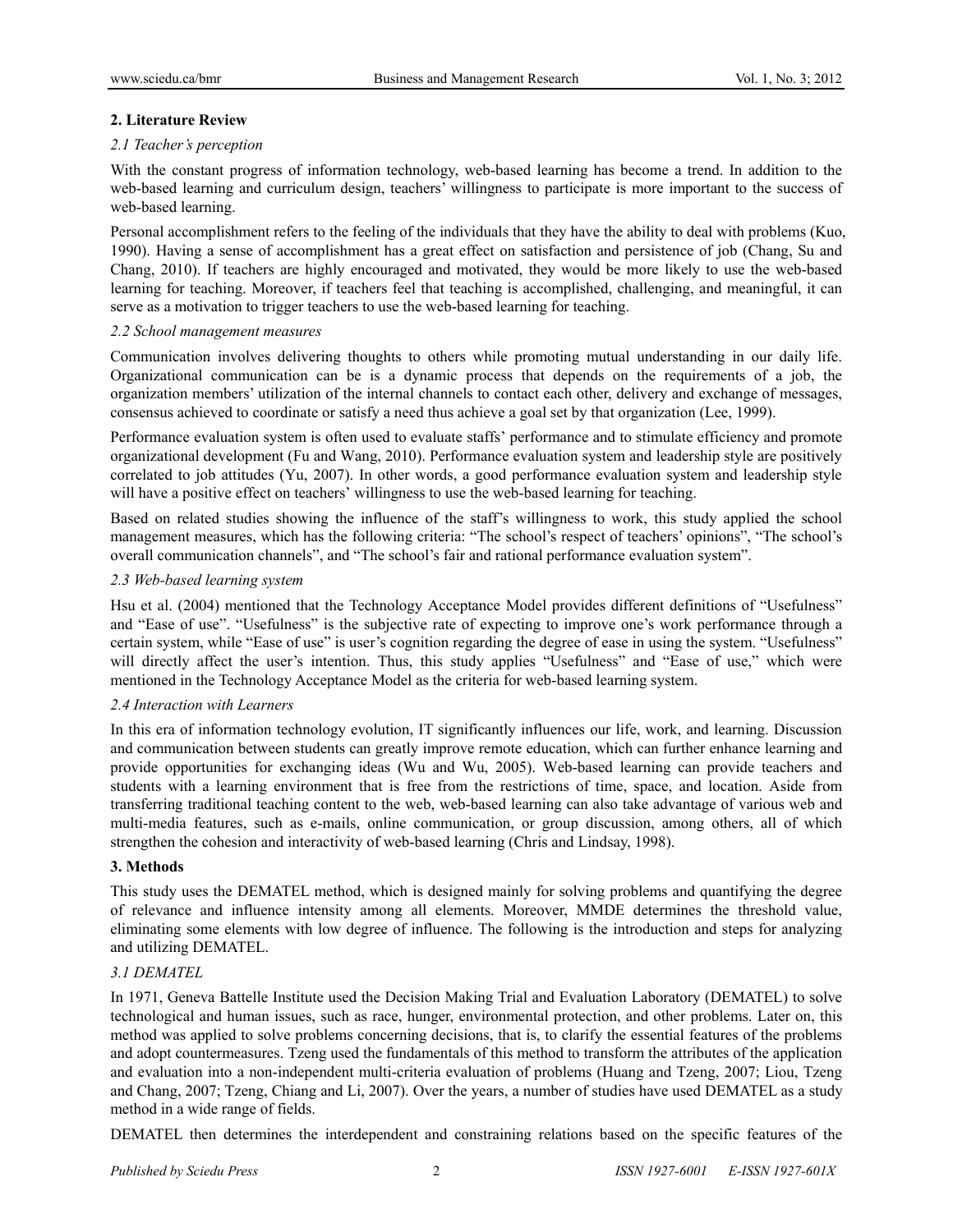subjects. In this way, it reflects the essential features and the evolving trend of the system.

Calculation Steps of DEMATEL

Step 1: Generation of Direct-relation Matrix Model:

 $z_{ij}$  represents the degree of influence of element  $a_i$  to  $a_j$ , which then forms the direct influence matrix " $Z$ ".

$$
a_1 ... a_i ... a_n
$$
  
\n
$$
a_1 \begin{bmatrix} z_{11} ... z_{1j} ... z_{1n} \\ \vdots \\ z_{i1} ... z_{ij} ... z_{in} \\ \vdots \\ z_{n1} \end{bmatrix}
$$
  
\n
$$
z = a_i \begin{bmatrix} z_{11} ... z_{1j} ... z_{1n} \\ \vdots \\ z_{n1} ... z_{nj} ... z_{nn} \end{bmatrix}
$$

Step 2: Calculation of the Standardized Direct-relation Matrix

After standardizing the direct matrix obtained from Step 2, let  $s = \min\left(1/\max\sum z_{ij,1}/\max\sum z_{ij}\right)$  $\rfloor$  $\left|1/\max\sum_{i=1}^{n} z_{ij}$ ,  $1/\max\sum_{i=1}^{n} z_{ij}\right|$  $1/\max \sum_{j=1}^{n} z_{ij}$ , 1 / max  $\sum_{i=1}^{n}$ *i ij n j*  $z_{ij}$ , 1 / max  $\sum z_i$  $i=1$  $1/\max \sum z_{ij}$ ,  $1/\max \sum z_{ij}$ , then the entire

matrix element "*Z*" is divided by "*s*", which leads to the equation *X=Z/s*, that is, the standardized direct-relation matrix "*X*".

Step 3: Calculating Matrix for Total Influence

A continuous decrease of the indirect effects of problems along the powers of matrix X, e.g.  $X^2$ ,  $X^3$ , ...,  $X^{\infty}$ , guarantees convergent solutions to the matrix inversion similar to an absorbing Markov chain matrix. The total relation matrix *T*, is defined as  $T = \lim_{q \to \infty} (X + X^2 + ... + X^q) = X(I - X)^{-1}$ , where *I* is the *q*

*n*×*n* identity matrix.

Step 4: Calculating the Prominence and Relevance

Let  $T_{ij}$  ( $i,j=1,2,...,n$ ) be the elements of *T*, then the sums of all columns and rows are  $D_i$  and  $R_j$ , respectively.

$$
D_{i} = \sum_{i=1}^{n} T_{ij} \quad (i = 1, 2, \dots, n)
$$

$$
R_{j} = \sum_{j=1}^{n} T_{ij} \quad (j = 1, 2, \dots, n)
$$

The  $D_i$  shows the sum of influence directly exerted from element  $T_i$  to the other elements. Then  $R_i$  shows the sum of influence that element  $T_i$  received from other elements.  $(D+R)$  is called prominence, which indicates the element's degree of influence and being influenced. (*D-R*) is called relation. If it is positive, the element tends to fall under the result category. If it is negative, the element tends to fall under the causal category.

Step 5: Drawing the Cause-effect Diagram

Set  $(D+R)$  as the X-axis and  $(D-R)$  as the Y-axis. The cause-effect diagram can show the complicated causal relation, which can be analyzed deeply and solved completely.

#### Step 6: Analysis Matrix for Total Influence

The X-axes (D+R) indicates the sum of the criteria attribute that either influences other criteria or other criteria influence the initial attribute. The Y-axis (*D-R*) indicates the difference in the criteria attribute that influence other criteria or other criteria influence difference in the attribute.

#### *3.2 Maximum Mean De-Entropy Algorithm*

DEMATEL is mainly used to solve problems, quantify the degree of relevance, and influence the intensity among problem elements. When applying DEMATEL, one can graphically display the problem to be solved. The diagram can better clarify the problem, but obtaining the appropriate diagram and setting the threshold value can affect the problem analysis and judgment. In the past, experts determined the threshold. However, it is quite difficult to get a consensus on the threshold value. At times, a researcher would set the threshold value by him or herself. Therefore, obtaining the threshold value is different for each researcher (Li and Tzeng, 2009).

The steps of MMDE method are described as follows (Li and Tzeng, 2009):

Step 1: Transforming the n×n total relation matrix T into an ordered set T,  $\{t_{11}, t_{12},...,t_{21}, t_{22},...,t_{nn}\}$ , rearranging the order of elements in set T from large to small and transforming to a corresponding set of ordered triplets  $(t_{ii},x_i,x_i)$ denotes T<sup>\*</sup>. Each element of set T,  $t_{ii}$ , can also be seen as the ordered triplets  $(t_{ii},x_i,x_i)$  (influence value, dispatch-node,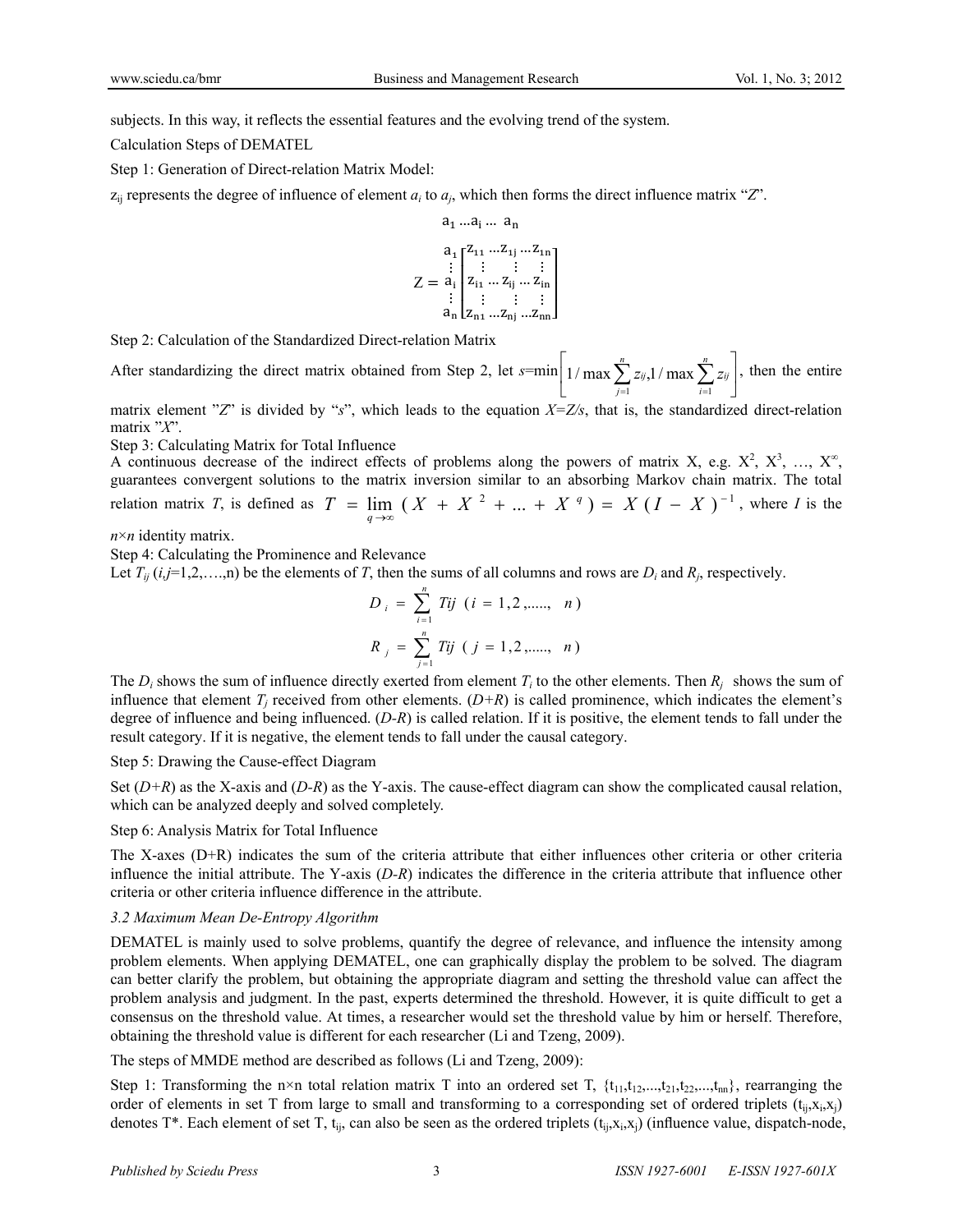## receive-node) denoting T\*.

Step 2: Taking the second element as the dispatch-node from the ordered triplets of the set  $T^*$ , then obtaining a new ordered dispatch-node set,  $T<sup>Di</sup>$ .

Step 3: Taking the first t elements of  $T^{Di}$  as a new set  $T_t^{Di}$ , assigning the probability of different elements, and then calculating the H<sup>D</sup> of the set  $T_t^{Di}$ ,  $H_t^{Di}$ , we can calculate the mean de-entropy by Eq. MDE $t^{Di} = H_t^{Di}/N(T_t^{Di})$ 

Step 4: In C ( $T_t^{Di}$ ) mean de-entropy values, choosing the maximum mean de-entropy and its corresponding  $T_t^{Di}$ . This dispatch-node set, with the maximum mean de-entropy, is denoted as  $T_{\text{max}}^{\text{Di}}$ .

Step 5: Similar to Steps 2–4, an ordered receive-node set  $T^{Re}$  and a maximum mean de-entropy receive-node set  $T_{\text{max}}^{\text{Re}}$  can be determined. The elements of  $T_{\text{max}}^{\text{Re}}$  provide information that is easily influenced.

Step 6: Taking the first u elements in T\* as the subset,  $T^{Th}$ , which includes all elements of  $T_{max}^{Di}$  in the dispatch-node and all elements of  $T_{\text{max}}^{Re}$  in the receive-node, the minimum influence value in  $T^{Th}$  reflects the threshold value.

## *3.3 Study Framework*

Based on the literature review, many scholars have discussed elements such as the teacher's perception, school management measures, web-based learning system, and teachers' interaction with learners. Thus, this study aims to discuss the correlation and the degree of influence among these elements. The framework and meaning of each criterion in this study is shown in Table 1.

## **4. Results**

This study uses DEMATEL to conduct surveys among college teachers to find out the correlation among the criteria. The framework of this study includes four dimensions; namely, "teacher's perception", "the school management measures", "web-based learning system", and "the interaction with learners". All these consist of 11 criteria in total. The questionnaires are evaluated at four levels "0", "1", "2", "3", indicated as "No influence", "Low influence", "Medium influence", and "Intense influence", respectively. This study distributed DEMATEL expert questionnaires to the respondents, all of whom are teachers with over 5-year teaching experience. According to Teng (2002), 5 to 15 experts would be appropriate for group decision making. This study distributed 15 questionnaires in total.

All questionnaire results were sorted to obtain full-relation matrix of criteria, as shown in Table 2.

After summing up the rows and columns in Table 2, we can get the sum value of all columns (D) and rows (R) and then calculate the D+R and D-R, as shown in Table 3.

From Table 3, we can determine the interrelation among the 11 criteria. The total relation matrix includes direct and indirect influences, denoted as D, R, D+R, and D-R. D represents the factors showing direct and indirect influences on other elements. R represents the factors directly and indirectly influenced by other elements. D+R represents the relation intensity among the criteria (prominence) or the degree of influence on others. D-R represents the standard intensity of the influence or the degree of being influenced (causal degree). A positive (D-R) indicates that this criterion influences others. On the contrary, a negative (D-R) indicates that it is influenced by others. Through the value data of  $(D+R)$  and  $(D-R)$  in Table 3, we set  $(D+R)$  as the X-axis and  $(D-R)$  as the Y-axis and draw the Causality Diagram of Criteria based on the value of these four dimensions, as shown in Figure 1.

This study included 11 criteria in total. In terms of  $(D+R)$  degree of relevance, the top three items, namely "d1 = E-mail and group discussion", "a1 = Acquiring a sense of success from web-based learning", "c3 = Convenience", are highly important in the whole evaluation. In terms of (D-R) degree of influence, the top three items for the positive values, namely, "a3 = Web-based learning is helpful", "b1 = The school's respect for the opinions of teachers", "b2 = The school's overall communication channels", have the strongest influence on other criteria.

By combining (D+R) with (D-R), the following conclusions can be obtained. Although "a3 web-based learning is helpful" only has an average influence in terms of (D+R) degree of relevance, it can obtain the highest value in terms of (D-R). This means that when teachers understand that web-based learning is helpful to students' learning, teachers' willingness to adopt web-based learning increases.

## **5. Conclusions**

This study discusses mainly increasing teachers' willingness to adopt web-based learning. It also determines the interrelation of different criteria. These results were further analyzed to improve and increase teachers' willingness to use web-based learning. In the criteria analysis of (D-R) "a3: Web-based learning is helpful" had the highest value. In other words, when teachers apply web-based learning and realize its value to students, and when students interact with teachers through a web-based learning, the willingness of teachers to use web-based learning may increase.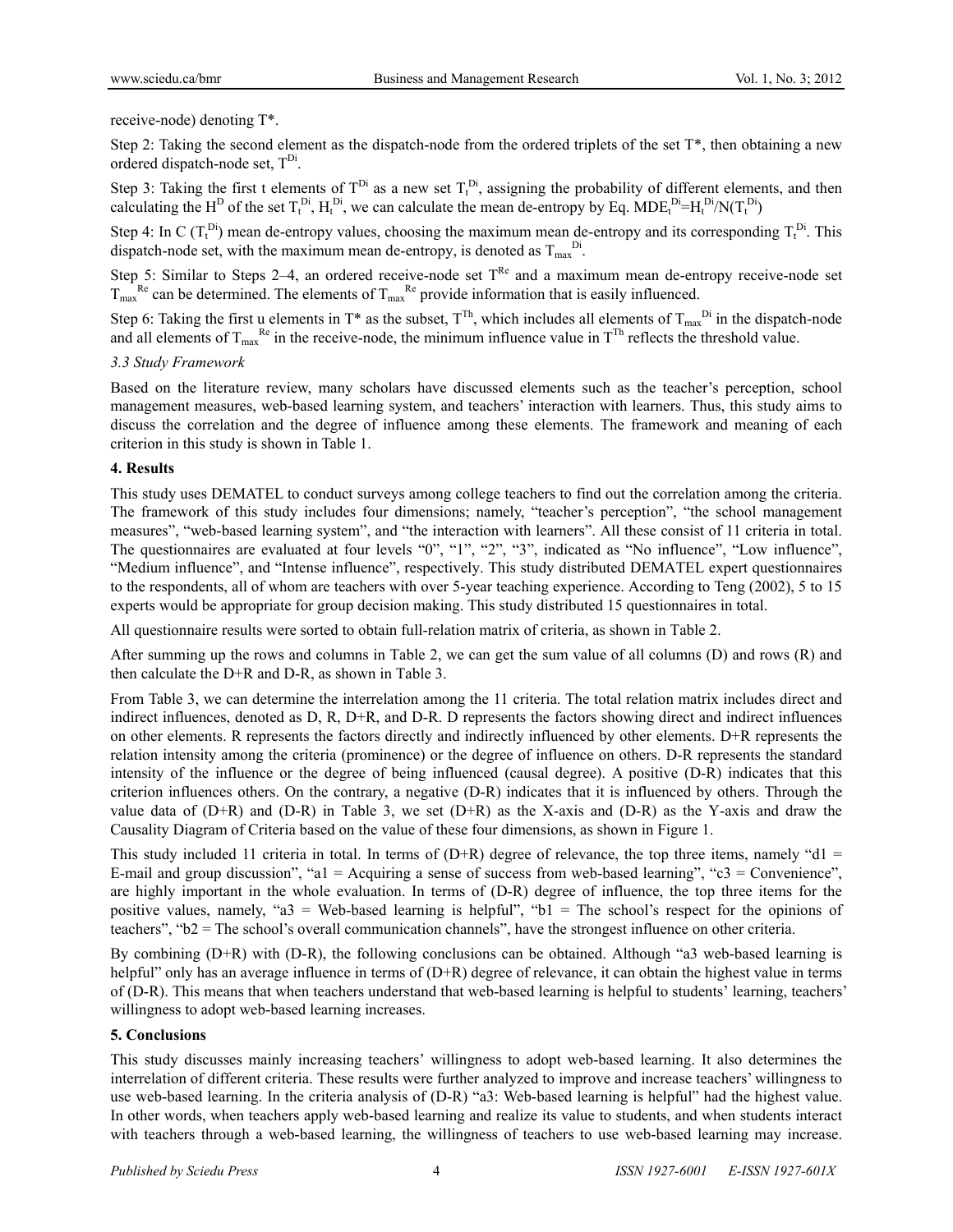Improved content of web-based learning, such as online testing or discussions, can promote the use of web-based learning for both teachers and students. It can also increase teachers' willingness to adopt web-based learning. Further research could explore the reasons for teachers not using the web-based learning and make the study more complete. In short, teachers' understanding that web-based learning is helpful to students' learning will enhance the teachers' willingness to use the web-based learning. Therefore, schools or educational institutions can investigate the associated data to show that web-based learning is conducive to students. Emphasizing that web-based learning is helpful to students' learning can increase the efficiency of teaching, which can enhance teachers' willingness to use web-based learning and improve the utilization and quality of web-based learning.

### **6. Limitations and Recommendations**

### *6.1 Limitations*

The quantity of the questionnaire survey in this research is too limited. The result of this research will be more convincing if the samples of the questionnaire are more.

### *6.2 Recommendations*

This study subjects are mainly teachers who have applied web-based learning in their teaching. The research will be more profound and complete if we can study and analyze the reasons why some teachers are not willing to use web-based learning in their teaching in the further study.

#### **References**

Chen, C.A., Lee, H.L. & Wu, C.H. (2012). How Taiwan's Semiconductor Distributors Select Strategic Partners in China. *Journal of Technology Management in China,* 7(1), 36-49. http://dx.doi.org/10.1108/17468771211207330

Chen, C.A., Lee, M.H. & Yang, Y.H. (2012). Branding Taiwan for Tourism using DEMATEL and ANP methods, *The Service Industries Journal*, 32(8), 1355-1373. http://dx.doi.org/10.1080/02642069.2010.545881

Chen, C.A., Lee, H.L., Lee, M.H. & Yang, Y.H. (2011). How to Develop Taiwan's Tourism Nation Brand. *African Journal of Business Management,* 5(16), 6764-6773. http://dx.doi.org/ 10.5897/AJBM10.993

Chang, Y.Y., Su, W.C., & Chang, C.Y. (2010). Correlation between Students' Performance in Horticultural Field Activities and Their Enhancement in Attention and Sense of Achievement. *Journal of the Taiwan Society for Horticultural Science*, 56(1), 57-65.

Chris H., & Lindsay H. (1998). Online Interactions: Developing a Neglected Aspect of the Virtual Classroom. *Education Technology*, 38(4), 48-55.

Fu, B.S. & Wang, H.L. (2010). The Impact of Employee's Performance Evaluation on Employment Relations. *Bulletin of Labour Research*, 26, 91-146.

Hsu, W. K., Huang, H.H., & Wang, C. W. (2004). *Teachers involved in online teaching platform of the factors* (p. 67-72). National Chiao Tung University, Hsinchu City.

Huang, C.Y., Shyu, Joseph Z., & Tzeng, G.H. (2007). Reconfiguring the Innovation Policy Portfolios for Taiwan's SIP Mall Industry. *Technovation*, 27(12), 744-765. http://dx.doi.org/10.1016/j.technovation.2007.04.002

Kuo, S. Y. (1990). A Discriminant Analysis of Teacher Burnout Based on Teacher Stresses and Professional Attitudes. *Bulletin of Educational Psychology*, 23, 71-97.

Lee, Y. D. (1999). Retrospect and Prospect in Organizational Communication Studies. *Web Journal of Chinese Management Review*, 2(5), 121-131.

Li, C. W., & Tzeng, G. H. (2009). Identification of a threshold value for the DEMATEL method using the maximum mean de-entropy algorithm to find critical services provided by a semiconductor intellectual property mall. *Expert Systems with Applications*, 36, 9891–9898. http://dx.doi.org/10.1016/j.eswa.2009.01.073

Liou, J.H., Tzeng, H.G., & Chang, H.C. (2007). Airline Safety Measurement Using a Novel Hybrid Model. *Journal of Air Transport Management*, 13(4), 243-249. http://dx.doi.org/10.1016/j.jairtraman.2007.04.008

Shen, C. Y. (2007). Taiwan college teachers use the Internet learning platform of the present situation and problems. *Integrated Higher Education Database System In Taiwan*, 10, 18-28.

Teng, J. Y. (2002). *Project evaluation: methods and applications*. National Taiwan Ocean University, Taiwan.

Tsai,W. H., Chou,W.C., & Lai,C.W. (2010). An Effective Evaluation Model and Improvement Analysis for National Parks Websites: A Case Study of Taiwan, *Tourism Management*, 36(6), 936-952.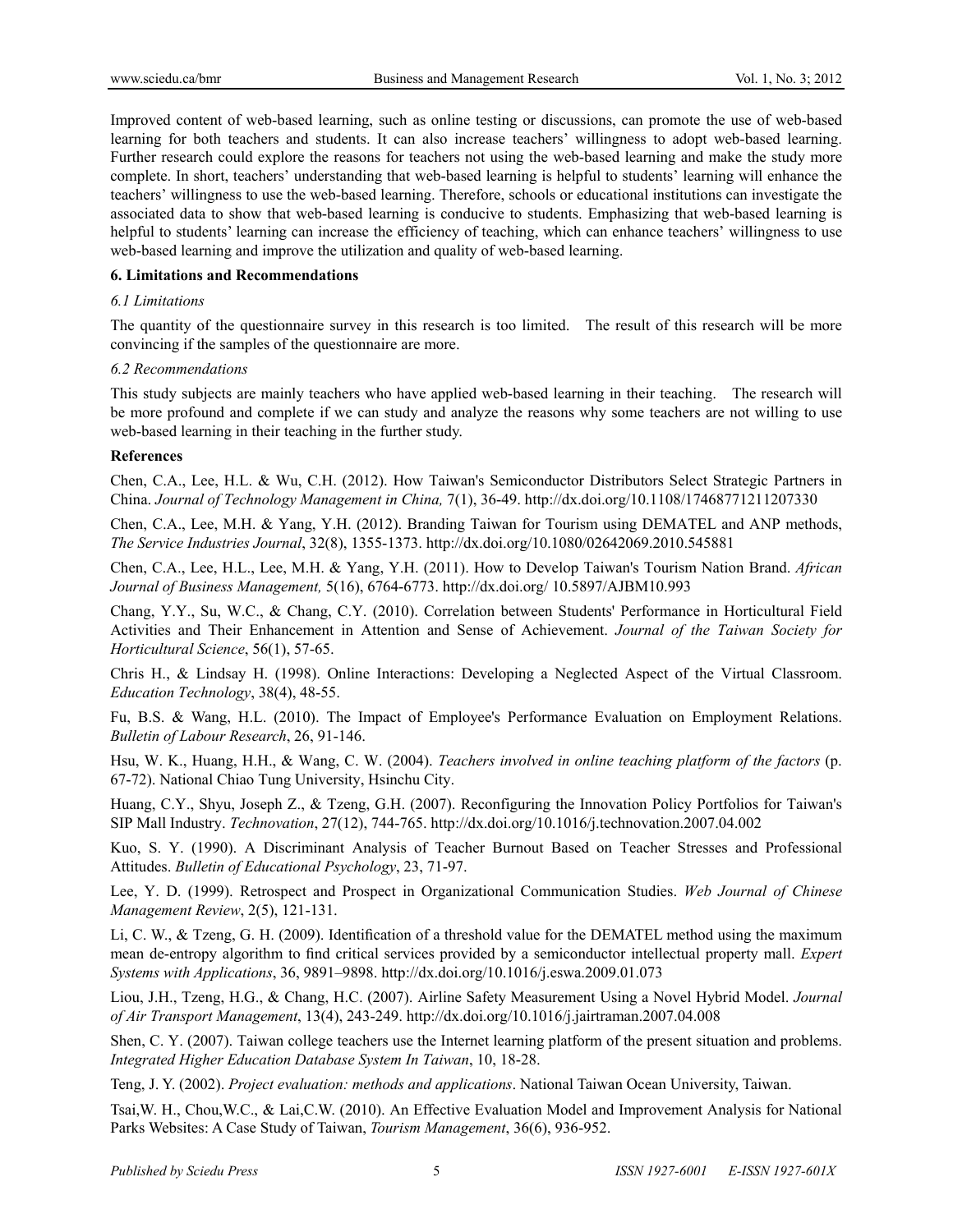Tsai,W. H., Hsu, J. L., Chen, C. H., Lin, W. R. & Chen, S. P. (2010). An Integrated Approach for Selecting Corporate Social Responsibility Programs and Costs Evaluation in the International Tourist Hotel, *International Journal of Hospitality Management*, 29(3), 385-396. http://dx.doi.org/10.1016/j.tourman.2010.01.016

Tsai, W. H. & Hsu, W. (2010). A Novel Hybrid Model Based on DEMATEL and ANP for Selecting Cost of Quality Model Development, *Total Quality Management & Business Excellence*, 21(4), 439-456. http://dx.doi.org/10.1080/14783361003606852

Tsai, W. H., Leu, J. D., Liu, J. Y., Lin, S. J., & Shaw, M. J. (2010). A MCDM Approach for Sourcing Strategy Mix Decision in IT Projects, *Expert Systems with Applications*, 37(5), 3870-3886. http://dx.doi.org/10.1016/j.eswa.2009.11.031

Tzeng, G. H., Chiang, C. H., & Li, C.W. (2007). Evaluating Intertwined Effects in E-learning Programs: A Novel Hybrid MCDM Model Based on Factor Analysis and DEMATEL, *Expert Systems with Applications*, 32(4), 1028-1044. http://dx.doi.org/10.1016/j.eswa.2006.02.004

Wu, J. P. & Wu, H. Y. (2005).The Impacts of Group Characteristics and Size on Collaborative Learning under the Synchronous Discussion of a Distance Learning System. *Journal of Information Management-Concepts, Systems, and Applications*, 7(1), 55-76.

Yang, C. S. (2003). Web-based Interpreter Training: Interaction between the Physical and Virtual Classrooms. *Studies of Translation and Interpretation*, 8, 199-223.

Yu, M. Y. (2007). Research on the Influence of Staff's Performance Assessment and Leadership Style to Employee's Working Attitudes Take Merchandising Business of the Automobile as an Example. Thesis, Yuan Ze University, Taoyuan, Taiwan.

| Dimension                        | Criterion                                                                          | Comment                                                                                                 |  |  |  |  |
|----------------------------------|------------------------------------------------------------------------------------|---------------------------------------------------------------------------------------------------------|--|--|--|--|
| A. Teacher's perception          |                                                                                    |                                                                                                         |  |  |  |  |
| a1                               | Acquire a sense of success from<br>web-based learning                              | Teacher can feel the sense of success during<br>the course of web-based learning.                       |  |  |  |  |
| a2                               | Web-based learning is challenging.                                                 | Teacher is willing to try web-based learning.                                                           |  |  |  |  |
| a <sub>3</sub>                   | Web-based learning is helpful<br>to<br>students.                                   | Teacher understands that web-based learning<br>is helpful to students.                                  |  |  |  |  |
|                                  | B. School management measures                                                      |                                                                                                         |  |  |  |  |
| b <sub>1</sub>                   | The school's respect for the opinions of<br>teachers                               | The school management unit respects the<br>opinions of teachers.                                        |  |  |  |  |
| h2                               | The school's overall communication<br>channels                                     | The<br>school<br>fully<br>management<br>unit<br>communicates with teachers about web-based<br>learning. |  |  |  |  |
| b <sub>3</sub>                   | <b>The</b><br>school's<br>rational<br>fair<br>and<br>performance evaluation system | The school management unit provides fair<br>and effective evaluation criteria.                          |  |  |  |  |
| C. Web-based learning system     |                                                                                    |                                                                                                         |  |  |  |  |
| c1                               | Ease of use                                                                        | Web-based learning system is easy to use.                                                               |  |  |  |  |
| c2                               | Usefulness                                                                         | Web-based learning system can increase the<br>teaching performance of teachers.                         |  |  |  |  |
| c <sub>3</sub>                   | Convenience                                                                        | The information of web-based learning<br>system is accessible.                                          |  |  |  |  |
| D. The interaction with learners |                                                                                    |                                                                                                         |  |  |  |  |
| d1                               | E-mail and group discussion                                                        | Enhance the interaction with students via<br>E-mail and group discussion.                               |  |  |  |  |
| d2                               | Online conversation                                                                | learners<br>Respond<br>to<br>effectively<br>and<br>immediately via online conversation.                 |  |  |  |  |

Table 1. The meaning of each criterion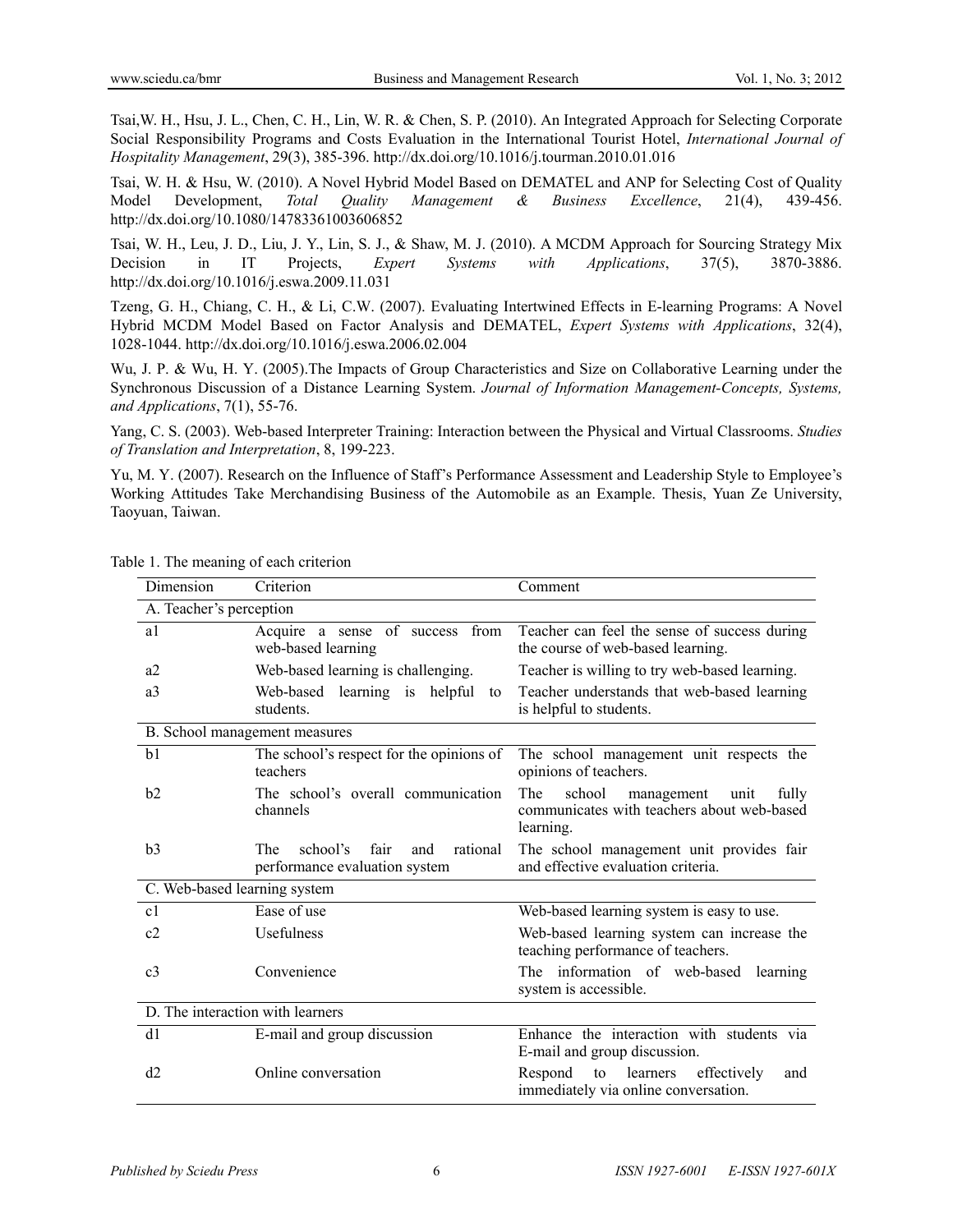|                | a1        | a2     | a <sub>3</sub> | b1     | b2     | b <sub>3</sub> | c <sub>1</sub> | c2     | c <sub>3</sub> | d1        | d2        |
|----------------|-----------|--------|----------------|--------|--------|----------------|----------------|--------|----------------|-----------|-----------|
| a1             | 0.3063    | 0.3537 | 0.2950         | 0.2968 | 0.3136 | 0.2896         | 0.3601         | 0.3736 | 0.3813         | $0.4335*$ | 0.3480    |
| a2             | 0.3690    | 0.2320 | 0.2680         | 0.2734 | 0.2822 | 0.2461         | 0.3276         | 0.3370 | 0.3439         | 0.3920    | 0.3031    |
| a <sub>3</sub> | $0.4310*$ | 0.3665 | 0.2558         | 0.3372 | 0.3437 | 0.3181         | 0.3893         | 0.4036 | 0.4045         | $0.4748*$ | 0.3647    |
| b1             | 0.3708    | 0.2995 | 0.2786         | 0.2182 | 0.3058 | 0.2874         | 0.3359         | 0.3455 | 0.3524         | 0.3950    | 0.3072    |
| b2             | 0.3608    | 0.2976 | 0.2698         | 0.3026 | 0.2214 | 0.2680         | 0.3258         | 0.3354 | 0.3385         | 0.3907    | 0.3010    |
| b <sub>3</sub> | 0.3033    | 0.2487 | 0.2315         | 0.2651 | 0.2722 | 0.1749         | 0.2853         | 0.2904 | 0.2963         | 0.3437    | 0.2697    |
| c1             | 0.3583    | 0.3041 | 0.2913         | 0.2685 | 0.2923 | 0.2477         | 0.2753         | 0.3634 | 0.3817         | $0.4316*$ | 0.3391    |
| c2             | 0.3793    | 0.3229 | 0.3016         | 0.2831 | 0.3037 | 0.2726         | 0.3704         | 0.2940 | 0.3950         | $0.4503*$ | 0.3510    |
| c <sub>3</sub> | 0.3688    | 0.3108 | 0.2974         | 0.2673 | 0.2913 | 0.2501         | 0.3679         | 0.3701 | 0.2919         | $0.4354*$ | 0 3 4 2 1 |
| d1             | $0.4159*$ | 0.3409 | 0.3179         | 0.2993 | 0.3029 | 0.2815         | 0.3919         | 0.3984 | 0.4066         | 0.3567    | 0.3581    |
| d2             | 0.3558    | 0.2927 | 0.2733         | 0.2568 | 0.2630 | 0.2442         | 0.3566         | 0.3584 | 0.3768         | $0.4147*$ | 0.2493    |

Table 2. Total relation matrix of criteria

\* indicates it is larger than the threshold value 0.4147

Table 3. Causal influence level summarized table of criteria

| Criterion      | D      | $\boldsymbol{R}$ | $D+R$  | $D-R$    |
|----------------|--------|------------------|--------|----------|
| a1             | 3.7515 | 4.0193           | 7.7708 | $-0.268$ |
| a2             | 3.3743 | 3.3693           | 6.7437 | 0.005    |
| a3             | 4.0891 | 3.0802           | 7.1693 | 1.0089   |
| b1             | 3.4963 | 3.0682           | 6.5646 | 0.4281   |
| b2             | 3.4117 | 3.192            | 6.6037 | 0.2197   |
| b3             | 2.981  | 2.8801           | 5.8611 | 0.101    |
| c1             | 3.5532 | 3.7862           | 7.3394 | $-0.233$ |
| c2             | 3.724  | 3.8698           | 7.5938 | $-0.146$ |
| c <sub>3</sub> | 3.5929 | 3.9688           | 7.5617 | $-0.376$ |
| d1             | 3.8701 | 4.5185           | 8.3886 | $-0.648$ |
| d2             | 3.4417 | 3.5334           | 6.9752 | $-0.092$ |